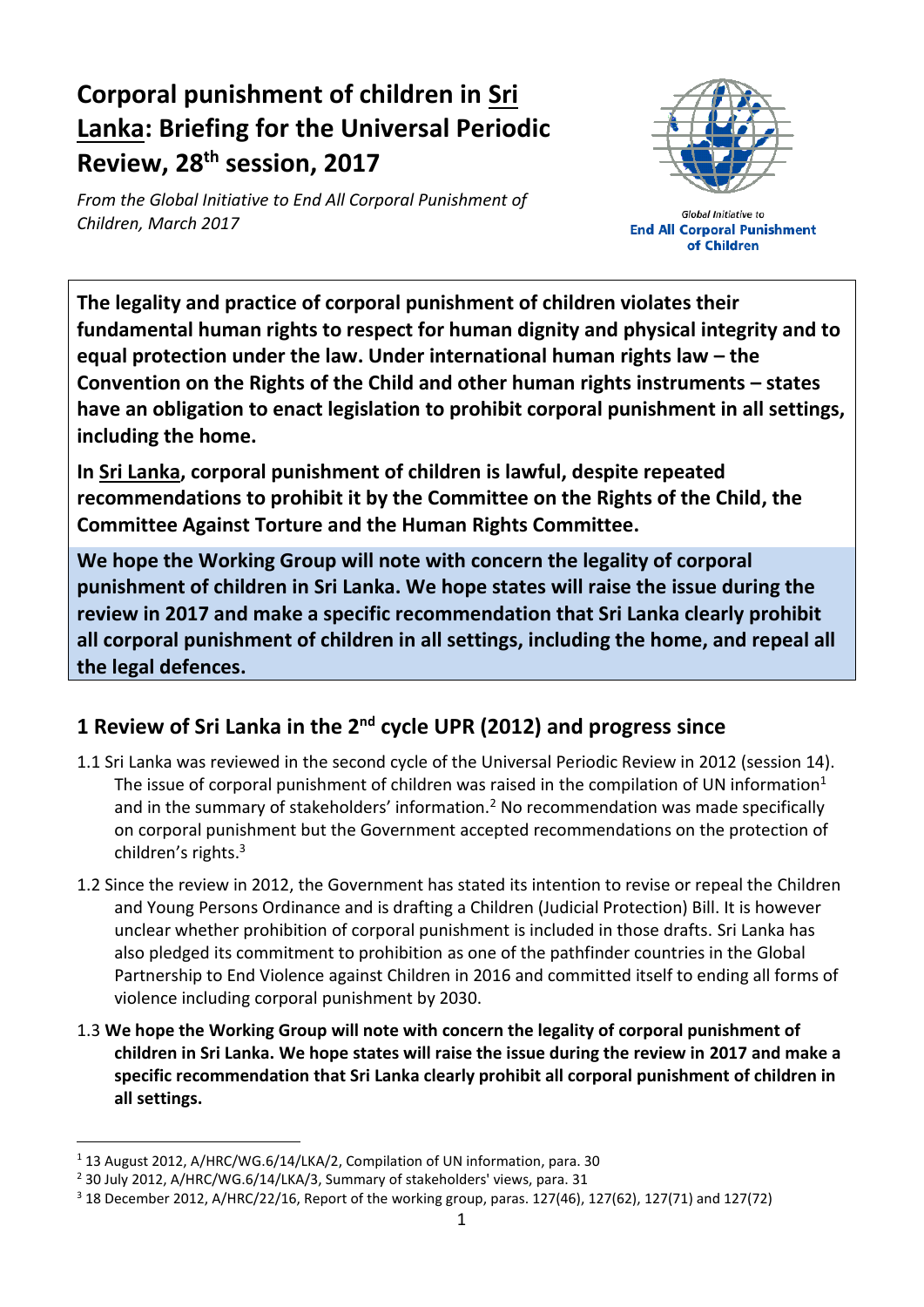#### **2 Legality of corporal punishment in Sri Lanka**

#### *Summary of current law and opportunities for achieving prohibition*

In Sri Lanka corporal punishment of children is unlawful as a sentence for a crime but it is lawful in the home, in alternative care settings, in day care, in schools and in penal institutions.

- 2.1 *Home (lawful):* The Penal Code 1883 was amended in 1995 to provide for the offence of cruelty to children (art. 308A, amended further in 2006), but article 82 of the Code states: "Nothing, which is done in good faith for the benefit of a person under twelve years of age, or, of unsound mind, by or by consent, either express or implied, of the guardian or other person having lawful charge of that person, is an offence by reason of any harm which it may cause/or be intended by the doer to cause, or be known by the doer be likely to cause, to that person…." Illustration (i) of the offence of "criminal force" (art. 341) states that a schoolmaster who flogs a student is not using force illegally. Article 71(6) of the Children and Young Persons Ordinance 1939 confirms "the right of any parent, teacher or other person having lawful control or charge of a child … to administer punishment to him". Provisions against violence and abuse in the Penal Code, the Children's Charter 1994, the Torture Act 1994, the Prevention of Domestic Violence Act 2005 and the International Covenant on Civil and Political Rights Act 2007 are not interpreted as prohibiting all corporal punishment of children.
- 2.2 At a meeting of the South Asia Forum in July 2006, following on from the regional consultation in 2005 of the UN Secretary General's Study on Violence against Children, the Government made a commitment to prohibition in all settings, including the home. During the Universal Periodic Review (UPR) in 2008, the Government accepted the recommendation to ensure its domestic legislation is fully compliant with the Convention on the Rights of the Child but a subsequent review of the Children and Young Persons Ordinance did not result in proposals to prohibit corporal punishment.<sup>4</sup> In 2010, Government representatives in SAIEVAC (South Asia Initiative to End Violence Against Children) developed a national action plan to achieve prohibition and in 2011 endorsed a report on progress towards prohibiting corporal punishment in South Asia states which included an analysis of the reforms required in Sri Lanka.<sup>5</sup> In the context of accepting recommendations on children's rights made during the UPR in 2012, the Government stated that laws would be reformed in line with the recommendations of the Committee on the Rights of the Child.<sup>6</sup>
- 2.3 A National Action Plan for the Promotion and Protection of Human Rights 2011-2016, based on the UPR recommendations of 2008 and the recommendations of treaty bodies, was adopted with its implementation strategy approved in 2011. Despite media reports in 2011 that the Ministry of Women Empowerment and Child Welfare was drafting legislation to prohibit corporal punishment in settings outside the home, $7$  the Plan provided only for prohibition of corporal punishment in schools (goal 7.5): it did not explicitly address the issue in other settings. It did, however, envisage the enactment of a Child Protection Bill/amendments to the Children and Young Persons Ordinance 1939 and other legal reforms in relation to other issues, and the

<sup>4</sup> 6 October 2010, CRC/C/SR.1567, Summary record of examination by the Committee on the Rights of the Child, para. 22

<sup>5</sup> SAIEVAC (2011), *Prohibition of corporal punishment of children in South Asia: a progress review*

<sup>6</sup> 21 February 2013, A/HRC/22/16/Add.1, Report of the working group: Addendum, para. 4.13

<sup>7</sup> *Sri Lanka Guardian*, 2 September 2011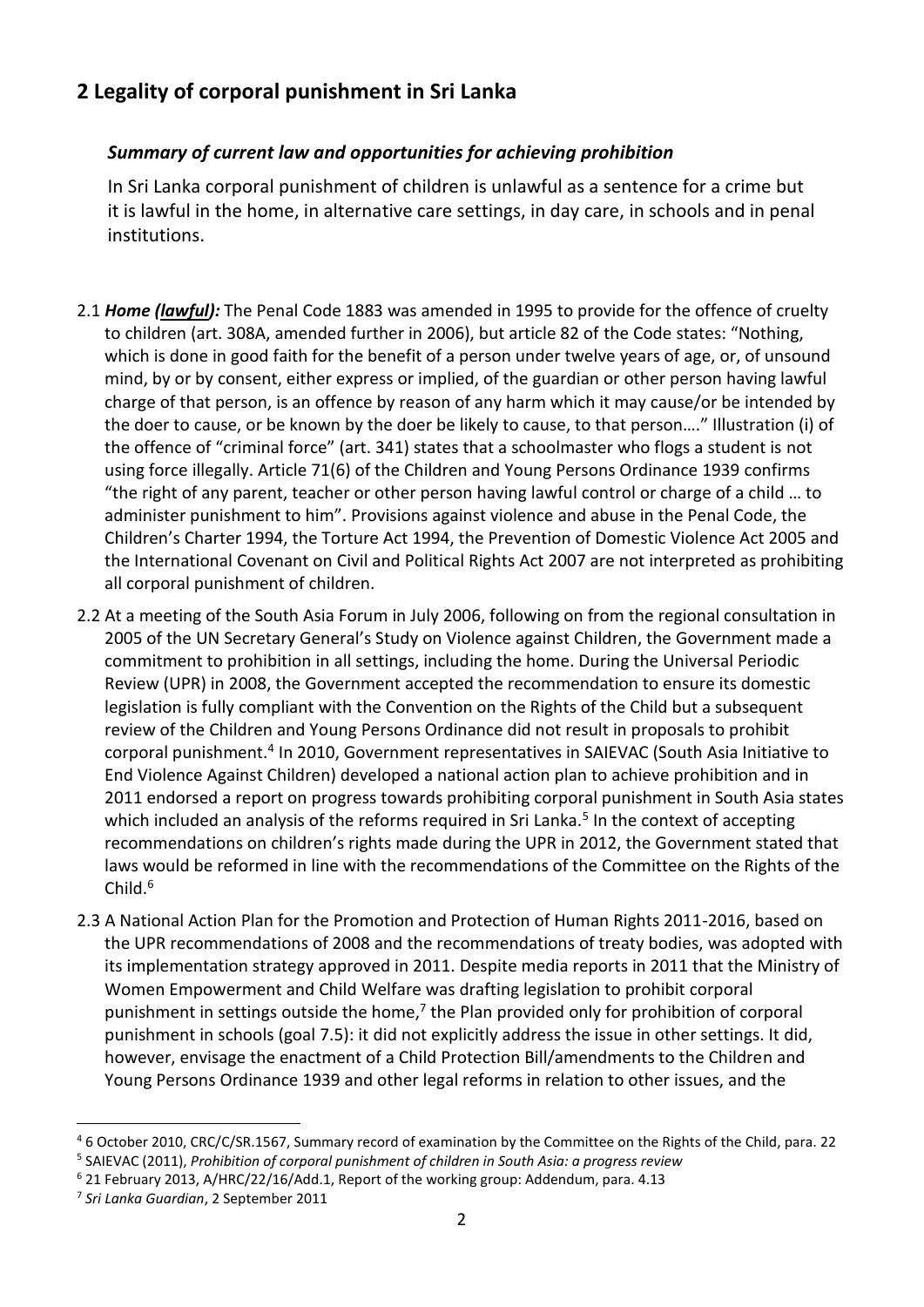incorporation of children's rights in the Constitution. A new National Human Rights Action Plan was drafted in 2016 for the period 2017-2022. As of March 2017, the Cabinet-approved Action Plan is not yet public. National Action Plans on Children and on Early Childhood are being drafted; we do not know whether prohibition of corporal punishment is included in the drafts.

- 2.4 In 2013, a Children (Judicial Protection) Bill had been drafted,<sup>8</sup> and in September 2014, the Government reported to the Human Rights Committee that amendments to the Children and Young Persons Ordinance had been proposed.<sup>9</sup> The state report declared that the "draft Children (Judicial Protection) Act (CJPA) would be enacted to repeal the Children and Young Person's Ordinance".<sup>10</sup>
- 2.5 *Alternative care and day care (lawful):* Corporal punishment is lawful in alternative care and day care settings under articles 82 and 341 of the Penal Code 1883 and article 71(6) of the Children and Young Persons Ordinance 1939. The Guidelines and Standards for Childcare Institutions 2013 prohibit the use of corporal punishment in children's homes, hostels and day care centres, but this prohibition is not translated into law.
- 2.6 *Schools (lawful):* Corporal punishment is lawful in schools, as confirmed in the explanation of acceptable criminal force in the Penal Code 1883 (see above). Section 2 of Circular No. 17/2005, issued by the Ministry of Education in 2005, states that corporal punishment should not be used in schools, but this has not been confirmed in legislation. Provisions in the Education Ordinance 1939 allowing the court to order corporal punishment for persistent truancy (s56) were repealed by the Corporal Punishment (Repeal) Act No. 23 2005.
- 2.7 *Penal institutions (lawful):* Corporal punishment is lawful as a disciplinary measure in penal institutions. The Corporal Punishment (Repeal) Act No. 23 2005 repeals corporal punishment in prisons under the Prisons Ordinance 1877 (amended 1939), but there is no prohibition relating to other penal institutions for young persons in conflict with the law such as remand homes, approved homes and certified schools. Article 14 of the Youthful Offenders (Training Schools) Ordinance 1939 provides for the Minister to make regulations for discipline in training schools, but we have no information concerning such regulations.
- 2.8 *Sentence for crime (unlawful):* Corporal punishment is prohibited as a sentence for crime by the Corporal Punishment (Repeal) Act No. 23 2005, which repeals the Corporal Punishment Ordinance 1889 and all provisions authorising judicial corporal punishment in other laws.

### **3 Recommendations by human rights treaty bodies and during the UPR**

- 3.1 *CRC:* The Committee on the Rights of the Child has recommended to Sri Lanka that all corporal punishment of children be prohibited on three occasions – in concluding observations on the initial report in 1995,<sup>11</sup> the second report in 2003<sup>12</sup> and the third in 2010.<sup>13</sup>
- 3.2 *CAT:* In 2011, the Committee Against Torture recommended to Sri Lanka that the Penal Code be reviewed with a view to prohibiting corporal punishment in all settings.<sup>14</sup>

<sup>8</sup> 31 January 2013, CCPR/C/LKA/5, Fifth state party report, para. 293

<sup>&</sup>lt;sup>9</sup> 2 September 2014, CCPR/C/LKA/Q/5/Add.1, Reply to list of issues, para. 95

<sup>10</sup> [June 2016], CRC/C/LKA/5-6, Fifth-sixth report, para. 209

 $11$  21 June 1995, CRC/C/15/Add.40, Concluding observations on initial report, paras. 15 and 32

<sup>&</sup>lt;sup>12</sup> 2 July 2003, CRC/C/15/Add.207, Concluding observations on second report, paras. 28 and 29

<sup>13</sup> 19 October 2010, CRC/C/LKA/CO/3-4, Concluding observations on third/fourth report, paras. 40 and 41

<sup>&</sup>lt;sup>14</sup> 8 December 2011, CAT/C/LKA/CO/3-4, Concluding observations on third/fourth report, para. 30